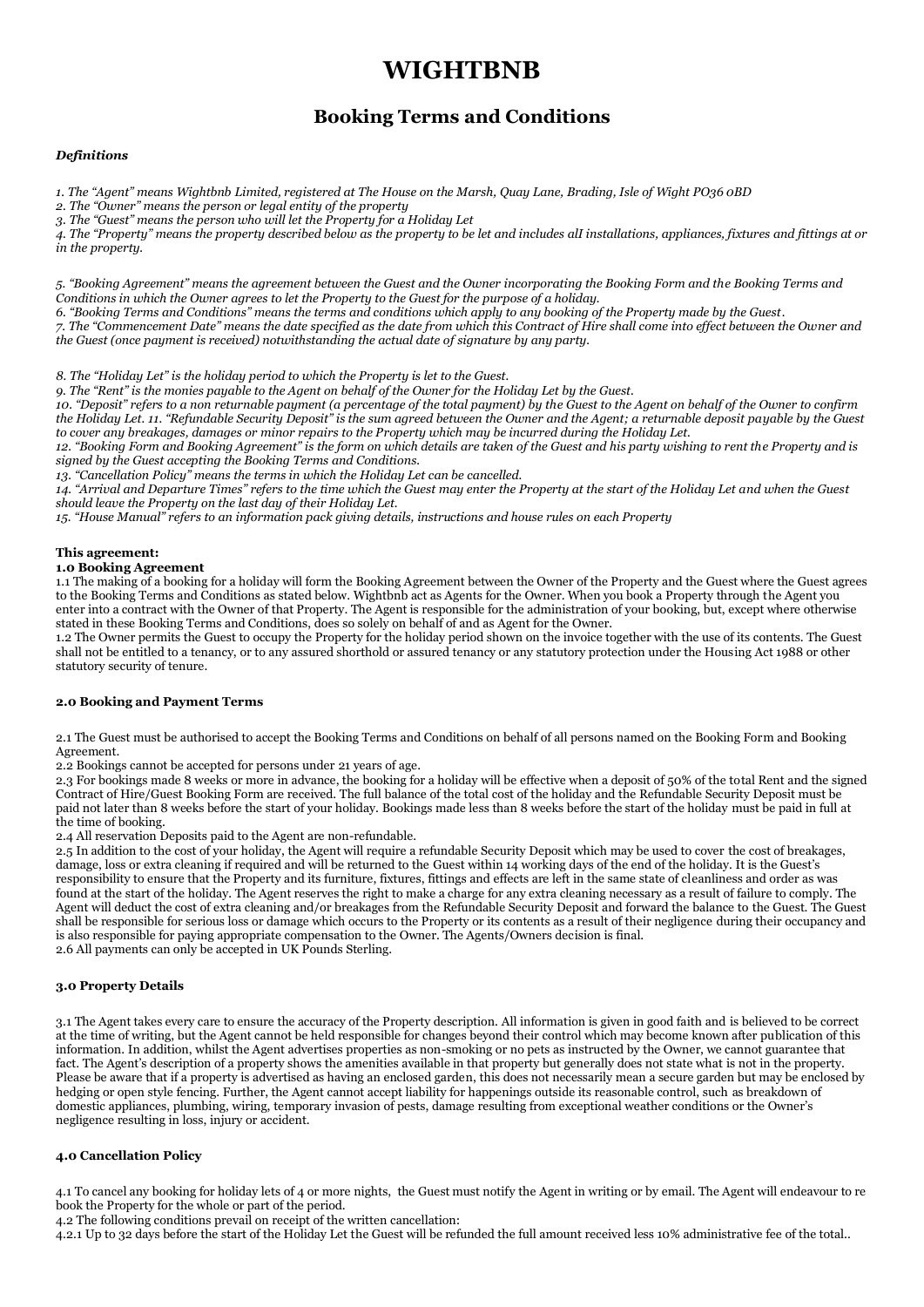4.2.2 Less than 31 days before the start of the Holiday Let the Guest will forfeit the full cost of the holiday unless it is possible for the Agent to re let the Property. The Guest will be refunded less difference to the re let price and any administrative costs.

4.2.3. Amended bookings – in preference to cancelling any booking the **Guest** may be offered to re schedule the booking (for up to one year) at the same property in consultation with the **Owner.**

4.2.4. Short break holidays (1-3 nights) can be cancelled up to 14 days before the arrival date and will receive a full refund or may reschedule the booking dates. An additional fee may be required if the price is different. No refund for cancellation within 14 days of the holiday.

4.3 If, following a booking, the full balance is not paid on time, the Agent shall have the right to cancel the holiday and to re let the Property. 4.4 It is highly recommended that the Guest has holiday insurance to cover any cancellation.

4.5 The Agent reserves the right to cancel any booking subject to travel restrictions which may be put in place due to COVID-19 and subject to Government regulations.

## **5.0 Owner's Right to Refuse/Alter**

5.1 The Agent or the Owner may, at their discretion, refuse any booking.

5.2 The Agent on behalf of the Owner may cancel or alter arrangements made for the Guest whether before or during the holiday period provided that such cancellation or alteration is necessary;

(i) due to circumstances beyond the reasonable control of the Agent; or

(ii) to perform or complete essential remedial or refurbishment works.

5.3 If a booking is altered or cancelled by the Owner due to circumstances beyond all reasonable control, the Agent on the Owner's behalf will take reasonable steps to offer a suitable alternative booking. If the Agent is not able to offer such an alternative or the Guest does not accept the alternative offered, the Agent on the Owner's behalf will return to the Guest the relevant proportion of the money paid by the Guest to the Owner in respect of the Property and will not otherwise be liable for any loss by such alteration or cancellation.

5.4 If a booking is altered or cancelled by the Agent at the Owner's request in order to perform or complete essential remedial or refurbishment works it shall offer the Guest a property in the same price band (at no additional cost) or in a lower band (where the difference will be reimbursed). 5.5 If no such accommodation is available the Agent, on behalf of the Owner, will repay the Guest for the cost of the holiday or the relevant proportion as in Clause 5.3.

## **6.0 Change of Booking**

6.1 Transferred bookings are not normally permitted eg a transfer from one property to another, a change in the Guest or a transfer from one date to another.

6.2 Please check all details especially the property hired and the dates required upon receipt of the confirmation letter to ensure that they are correct as it may not be possible to make changes at a later date. If after your booking has been accepted by us, you require an amendment or re-invoice, there will be a charge.

## **7.0 Maximum Numbers of Guests**

7.1 Occupation must be limited to the maximum number of persons for the Property stated, in the available beds only, no tents, caravans or campervans are allowed. The occupation limits are set in line with the level of services available to each Property and insurance cover.

## **8.0 Services**

8.1 The holiday price includes all charges for waste, water, gas, electricity or oil. Guests must comply with the instructions found in the House Manual in the Property regarding the appropriate fuel for use on open fires or stoves within the Property. Any damage caused by using inappropriate fuel will be charged to the Guest. Waste must be kept to a minimum and recycled where possible. There may be an additional charge to the guest if waste is thought to be excessive for the period of the holiday let.

## **9.0 Liability and Loss of Guest Property**

9.1 As far as the law allows the Agent or the Owner or it's employees/representatives shall not be liable to you or your party for any loss, damage or injury to you or any of your party or your/their property or vehicles as a consequence of this agreement or the occupancy following thereon. You indemnify the Agent and/or Owner against loss, damage or injury sustained to the property or any persons as a result of any breach of these conditions or arising from the fault of you or any member of your party.

9.2 The use of Property and amenities, where offered, such as swimming pools, rowing boats, beach huts, climbing frames, trampolines etc. is entirely at the user's risk, and no responsibility can be accepted for injury or death, or loss or damage to the user or to the Guest's personal belongings.

#### **10.0 Right of Entry**

10.1 The Agent and its contractors may occasionally require non emergency access to the Property in order to carry out remedial work or repairs. The Guest will be notified in advance and the Agent will ensure that the time spent in the Property is kept to a minimum. 10.2 If the Guest is staying longer than one week, the Agency may require access, again with approval from the Guest, to provide cleaning and laundry services associated with the Holiday Let.

10.3 In the case of emergency the Agent or its representatives must be allowed immediate access.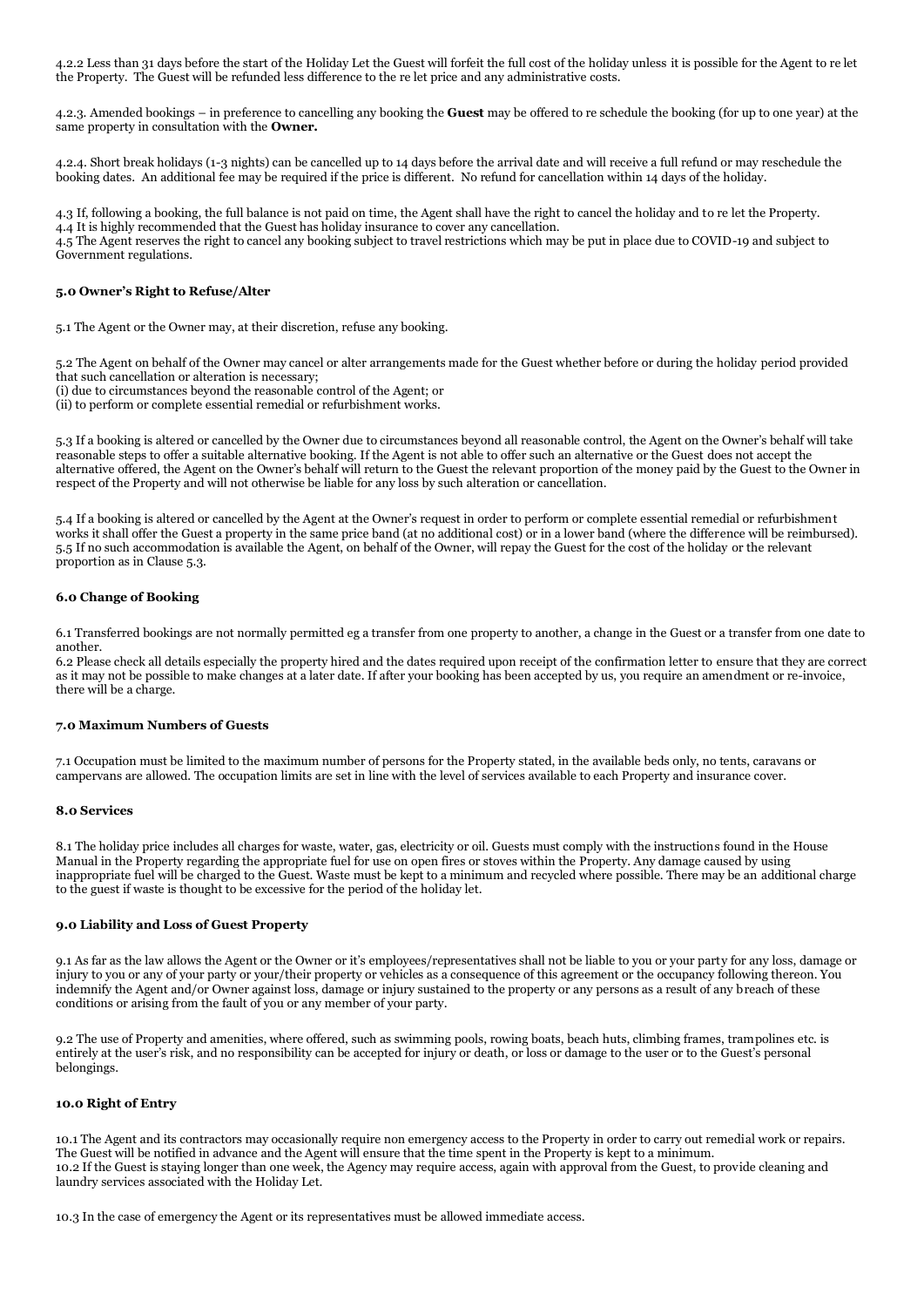11.1 Pets are only permitted if booked into the Property at the time of booking and there will in some properties be a charge for each pet.

11.2 Pets are not allowed upstairs, on the furniture especially beds, nor left at any time in the Property unattended. Where possible the pet should be kept in the kitchen or utility areas. All bedding and equipment to be supplied by the Guest

11.3 Assistance dogs are permitted in the Property with prior agreement.

11.4 The Guest is responsible for any damage caused by the pet and for cleaning up after the pet both inside and outside. The Agent reserves the right to charge for extra cleaning if necessary.

11.5 Guests are asked to respect any neighbours in nearby properties, keep their pets under control and avoid excessive noise.

11.6 The Agent does not guarantee that if the Property is advertised as "No Pets Allowed" that the Property has never been occupied by pets.

#### **12.0 Guest Obligations**

12.1 The Guest will be responsible for all payments and for any damage other than normal wear and tear to the Property or its contents. 12.2 The Guest agrees to keep and leave the Property and its contents in the same state of repair and condition, and in a clean and tidy state as at the start of the booking period (with the exception of reasonable wear and tear).

12.3 The Guest must allow the Agent on behalf of the Owner to enter the Property to inspect the state of it, on reasonable notice, except in an emergency when immediate access must be granted.

12.4 The Guest must not use the Property or allow its use for any dangerous, offensive, noisy, illegal or immoral activities or carry on any act that may be a nuisance or annoyance to the Owner or to any neighbours.

12.5 The Guest and their party must comply with any reasonable regulations relating to the Property of which the Guest has written notice. Such regulations may be found in the House Manual in the Property, eg parking, wastes disposal, recycling, use of equipment.

12.6 Smoking is not permitted in any part of the Property.

12.7 The use of candles or fireworks by the Guest at the Property is not permitted without prior agreement.

12.8 The Guest is expected to recycle where possible all waste and to follow instructions for the removal of refuse during their stay at the Property. It is their responsibility to ensure that there is minimum waste left at the Property on their departure and that any refuse left is sorted for recycling. Clear instructions are available in the House Manual on refuse collections together with the appropriate refuse bags. The Agent reserves the right to charge the Guest for excess rubbish left at the Property at a rate of £10 per black bin bag deductable from your refundable Security Deposit. 12.9 The guest is responsible for taking out holiday insurance.

12.10 The Guest is responsible for informing the Agent of any illness (particularly COVID19 symptoms) while staying at the property and also within 14 days of leaving the property.

#### **13.0 Damages and Security Charges**

13.1 The Agent recommends that Guests hold personal insurance for accidental damage and personal liability.

13.2 If on arrival at the Property the Guest discovers that anything is missing or damaged then this must be reported to the Agent within 12 hours otherwise it will be presumed that the damage/loss was caused by the current Guest and a charge will be made.

13.3 The Agent would appreciate it if the Guest or their party would report any breakages, losses or damage to the Property or its contents during their stay so that they can organise replacements or repairs as part of an on going process. This ensures that the Property is maintained to a high standard at all times. Comments on how to improve the Property can be left in the notebooks provided at each Property. 13.4 All bookings will be subject to a refundable Security Deposit payable with the final balance. If no damage or breakages happen during your stay, the deposit will be refunded to you in full within 14 days of the end of your stay.

#### **14.0 Occupation**

14.1 The Booking Agreement is personal to the Guest. The Guest must not use the Property except for the purpose of a holiday by the Guest and the Guest's party during the holiday period, and not for any other purpose or longer period.

14.2 The Property shall be for family use only, not for youth groups or other groups such as stag or hen parties or student parties without prior agreement with the Agent. The Agent on the Owner's behalf reserves the right to charge an additional levy for the use of the Property by such groups. Sleeping in tents, caravans or motor vehicles adjacent to the Property is not permitted.

14.3 The Agent, on the Owner's behalf, may refuse or cancel any bookings from parties that may in their reasonable opinion be unsuitable for the Property concerned.

14.4 The maximum occupancy of the Property shall not exceed the number stated without prior arrangement with the Agent who reserves the right to make additional charges. If the Guest wishes to hold any function or celebrations exceeding this limit it must first obtain the written permission of the Agent. If permission is granted, an additional charge may be levied.

14.5 The property or any part of the property must not be sub let during the Guest's stay.

## **15.0 Supply of Services**

15.1 The Owner or the Agent cannot accept responsibility for a shortage of services, such as water, electricity, gas or other, at the Property where this is a result of an act or omission of the relevant service company or for any other reason outside the Owner's reasonable control.

#### **16.0 Comments/Complaints**

16.1 Every reasonable care will be taken to ensure that the Property is presented to the Guest to a high standard. In the event that the Guest finds on arrival at the Property that there is a problem, or cause for complaint, the Guest should immediately contact the Agent. Reasonable steps will then be taken to assist the Guest. 16.2 The Agent on the Owners behalf, is committed to ensuring that any problems or complaints the Guest may have whilst at the Property are resolved efficiently and promptly, but as such must be given the opportunity to do so. The Agent will make all reasonable efforts to repair or replace any damaged or broken contents within the Property to the satisfaction of the Guest. Any refusal to notify the Agent or refusal of reasonable rectification may affect the Guest's right to compensation or repayment.

16.3 Guests must provide a contact telephone number and suitable time for the Agent to communicate with them about problems or complaints. Guests must allow access to the Property by the Agent or its contractors to resolve problems or complaints. If the problem or complaint remains